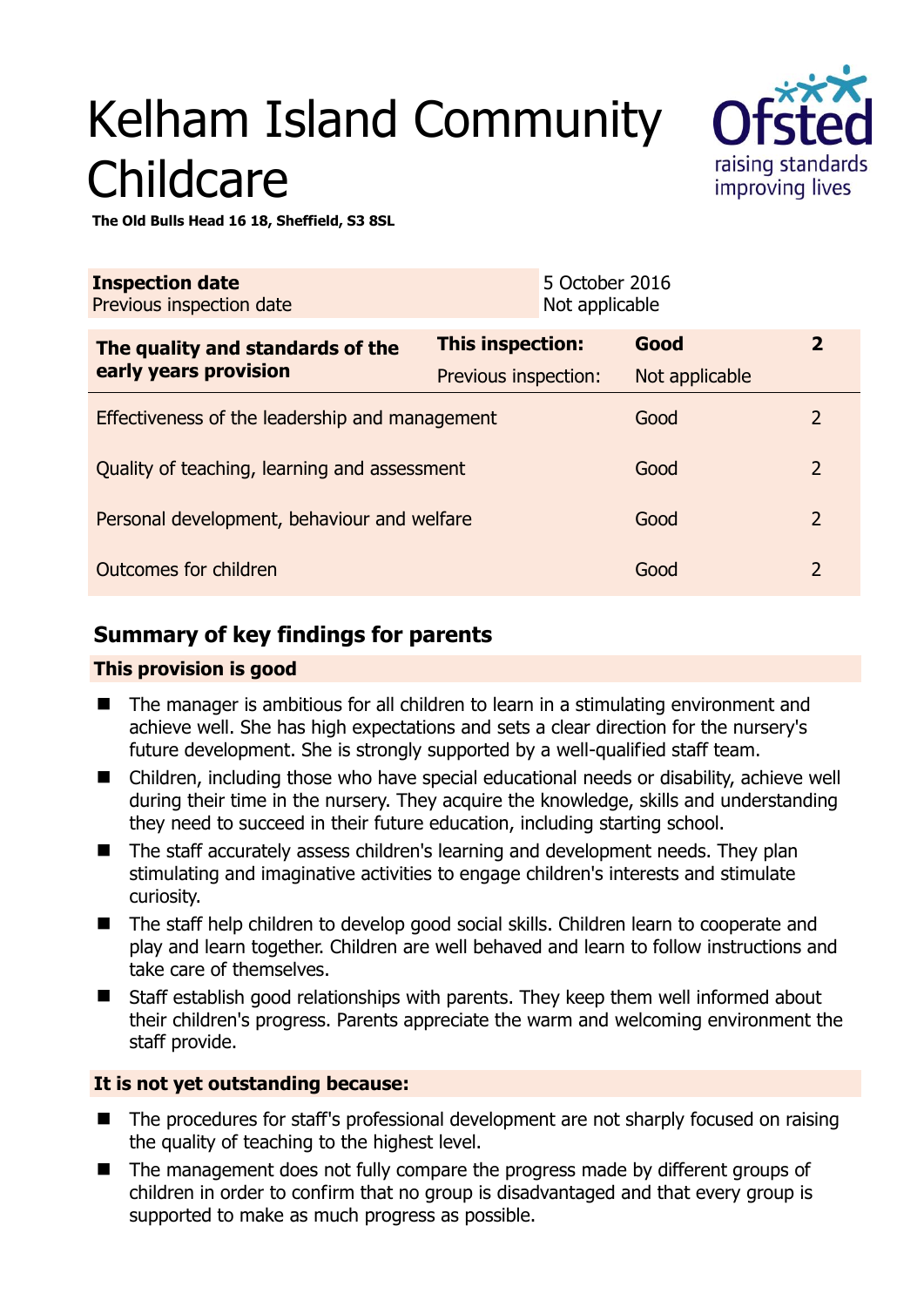# **What the setting needs to do to improve further**

### **To further improve the quality of the early years provision the provider should:**

- strengthen procedures for staff's professional development to focus more sharply on developing and applying an expert knowledge of teaching
- compare the progress made by different groups of children to identify any variations and further strengthen their progress and achievement.

# **Inspection activities**

- The inspector observed the quality of teaching during activities indoors and outdoors and assessed the impact this has on children's learning.
- The inspector completed joint observations with the nursery manager.
- The inspector held a meeting with the nursery manager. He looked at relevant documentation, such as the nursery's self-evaluation and evidence of the suitability of staff.
- The inspector spoke to a small selection of parents and took account of their views.

#### **Inspector**

Andrew Clark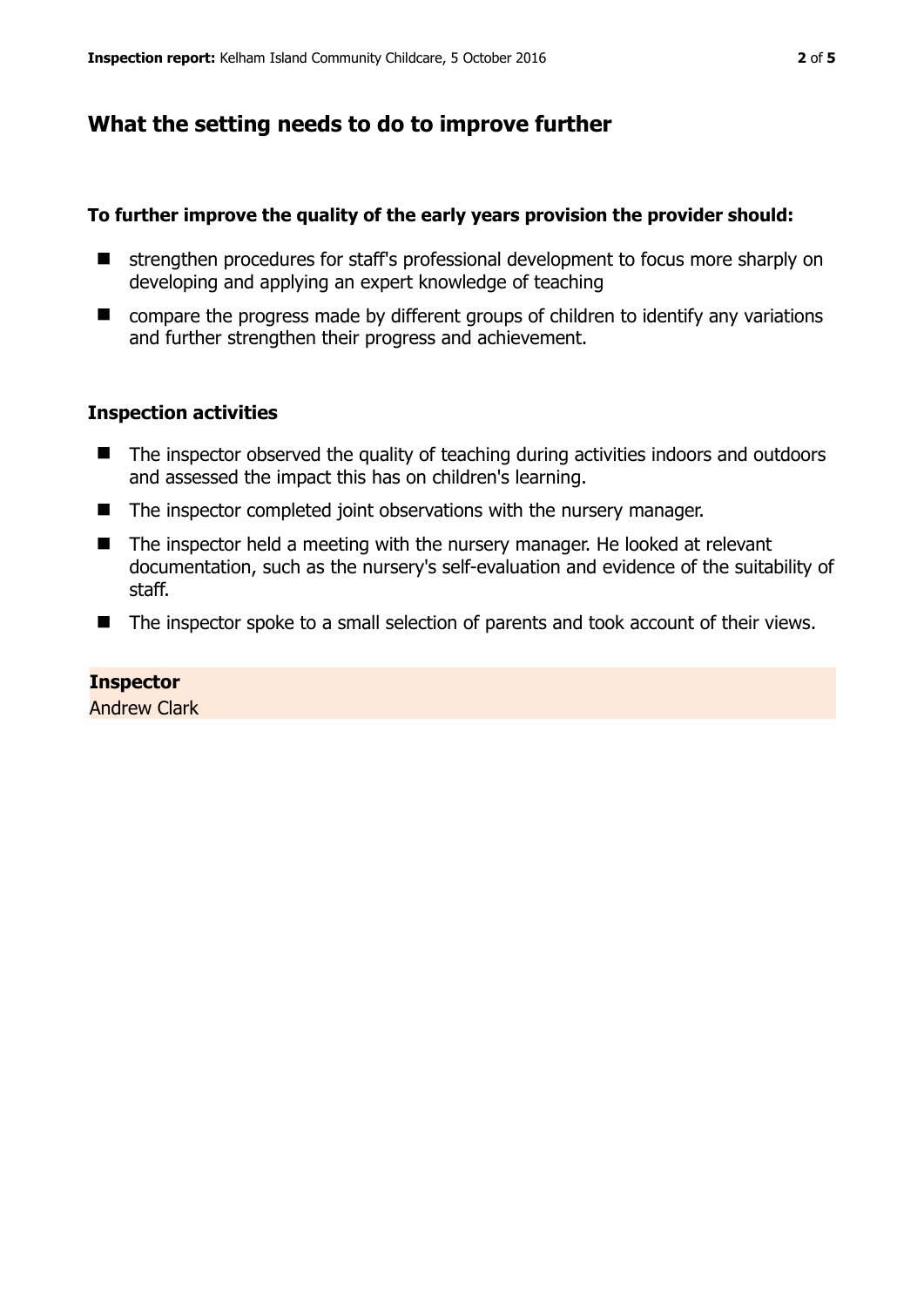# **Inspection findings**

# **Effectiveness of the leadership and management is good**

The manager and deputy manager have created an effective team of staff who share their drive for consistent improvement. There are good procedures for delegating responsibility and supporting staff in their roles. The management team gathers the views of parents, staff and children to sharply evaluate the quality of provision and plan future developments. Staff make good use of training to develop the curriculum to meet children's different learning needs. For example, they have developed specific activities to boost children's speaking and communication skills. Arrangements for safeguarding are effective. There are good arrangements for staff supervision meetings to make sure staff are well trained in child protection and first aid. Staff have a good understanding of how to keep children free from harm.

# **Quality of teaching, learning and assessment is good**

Staff accurately assess children's achievement. They plan well together to help children reach the next steps in their learning. Children know their key person well. Resources are colourful and stimulating and children are eager to play with them. Staff help children to listen to others and to follow instructions. They encourage children to persevere and to try hard. For example, children concentrate for long periods on constructing towers with their blocks and take care not to knock each other's down. Staff help children to develop their listening and communicating skills well. For example, children listen carefully to a wide range of books being read and develop a good knowledge of the characters and their emotions.

# **Personal development, behaviour and welfare are good**

Staff set a very good example for children to follow. There is a calm, yet busy atmosphere indoors and out. Children are polite and friendly. They learn to take their turn and cooperate with each other. For example, they enjoy hunting for toy bugs together in their messy play and helping each other to identify them. There are good procedures to help children make a smooth start to their time in nursery. Children soon grow in confidence and security. Staff promote children's knowledge and understanding of healthy lifestyles and good hygiene procedures. They help them to make healthy choices and to try new food and to be physically active. Staff help children to be tolerant towards those who hold different ideas and beliefs to their own.

# **Outcomes for children are good**

All groups of children achieve well from their individual starting points. They make good progress in their communication skills. For example, babies pay careful attention to staff's warm and friendly questions. Children develop their imagination and enjoy creative play. For example, they create their own construction site with toy diggers and lorries after safely observing the nearby building site. Children make good progress in their mathematical skills. They regularly count different objects and compare their size and shape.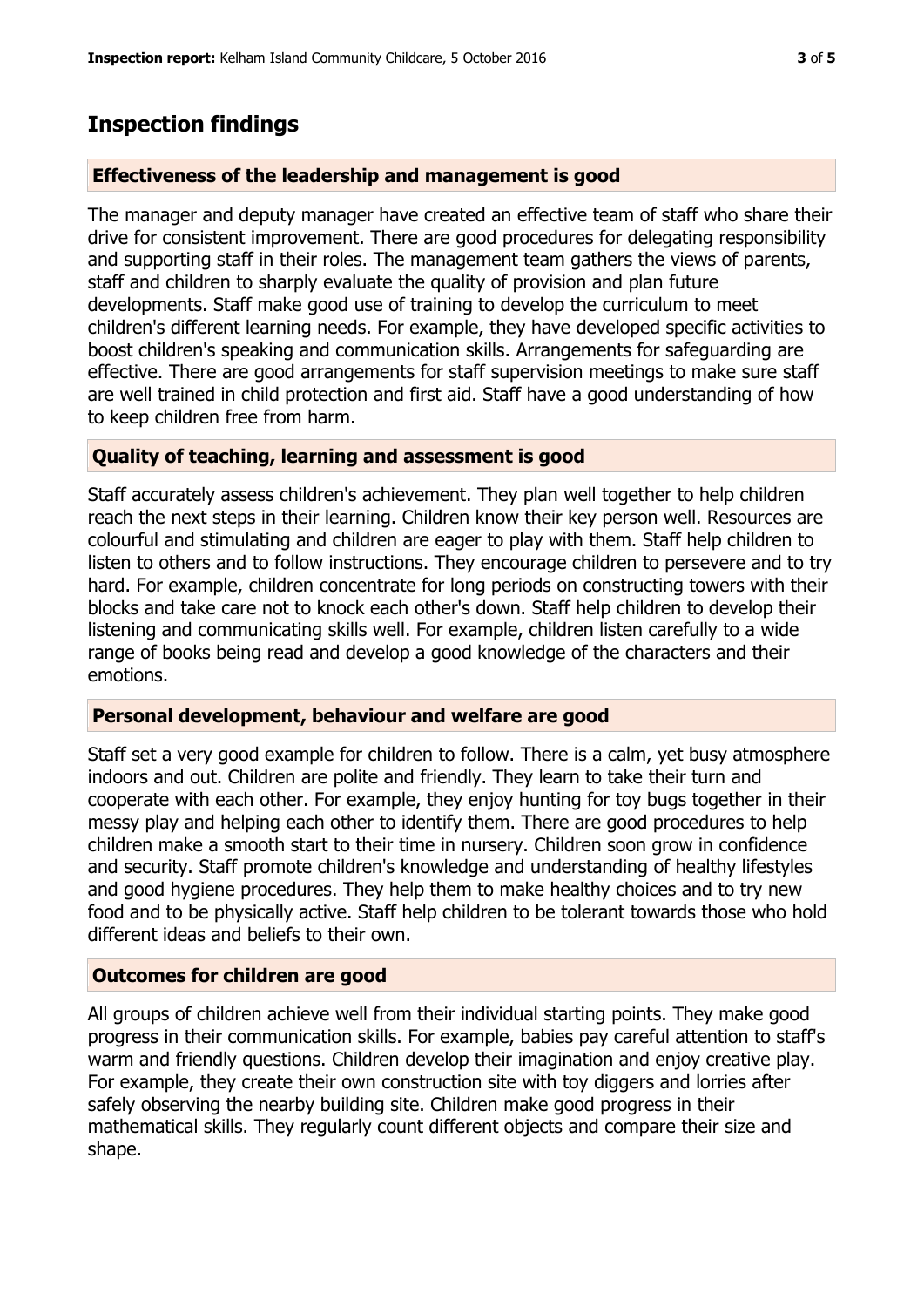# **Setting details**

| Unique reference number                             | EY481080                                               |  |
|-----------------------------------------------------|--------------------------------------------------------|--|
| <b>Local authority</b>                              | Sheffield                                              |  |
| <b>Inspection number</b>                            | 989348                                                 |  |
| <b>Type of provision</b>                            | Full-time provision                                    |  |
| Day care type                                       | Childcare - Non-Domestic                               |  |
| <b>Registers</b>                                    | Early Years Register, Compulsory Childcare<br>Register |  |
| Age range of children                               | $0 - 5$                                                |  |
| <b>Total number of places</b>                       | 48                                                     |  |
| Number of children on roll                          | 68                                                     |  |
| Name of registered person                           | Kelham Island Community Childcare Ltd                  |  |
| <b>Registered person unique</b><br>reference number | RP533930                                               |  |
| Date of previous inspection                         | Not applicable                                         |  |
| <b>Telephone number</b>                             | 0114 2757300                                           |  |

Kelham Island Community Childcare was registered in 2014. The nursery employs 15 members of childcare staff. Of these, eight hold appropriate early years qualifications at level 3 or above. The nursery opens from Monday to Friday all year round. Sessions are from 8am until 6pm. The nursery provides funded early education for two-, three- and four-year-old children. The nursery supports children who have special educational needs or disability. It also supports children who speak English as an additional language.

This inspection was carried out by Ofsted under sections 49 and 50 of the Childcare Act 2006 on the quality and standards of provision that is registered on the Early Years Register. The registered person must ensure that this provision complies with the statutory framework for children's learning, development and care, known as the early years foundation stage.

Any complaints about the inspection or the report should be made following the procedures set out in the guidance 'Complaints procedure: raising concerns and making complaints about Ofsted', which is available from Ofsted's website: www.gov.uk/government/organisations/ofsted. If you would like Ofsted to send you a copy of the guidance, please telephone 0300 123 4234, or email enquiries@ofsted.gov.uk.